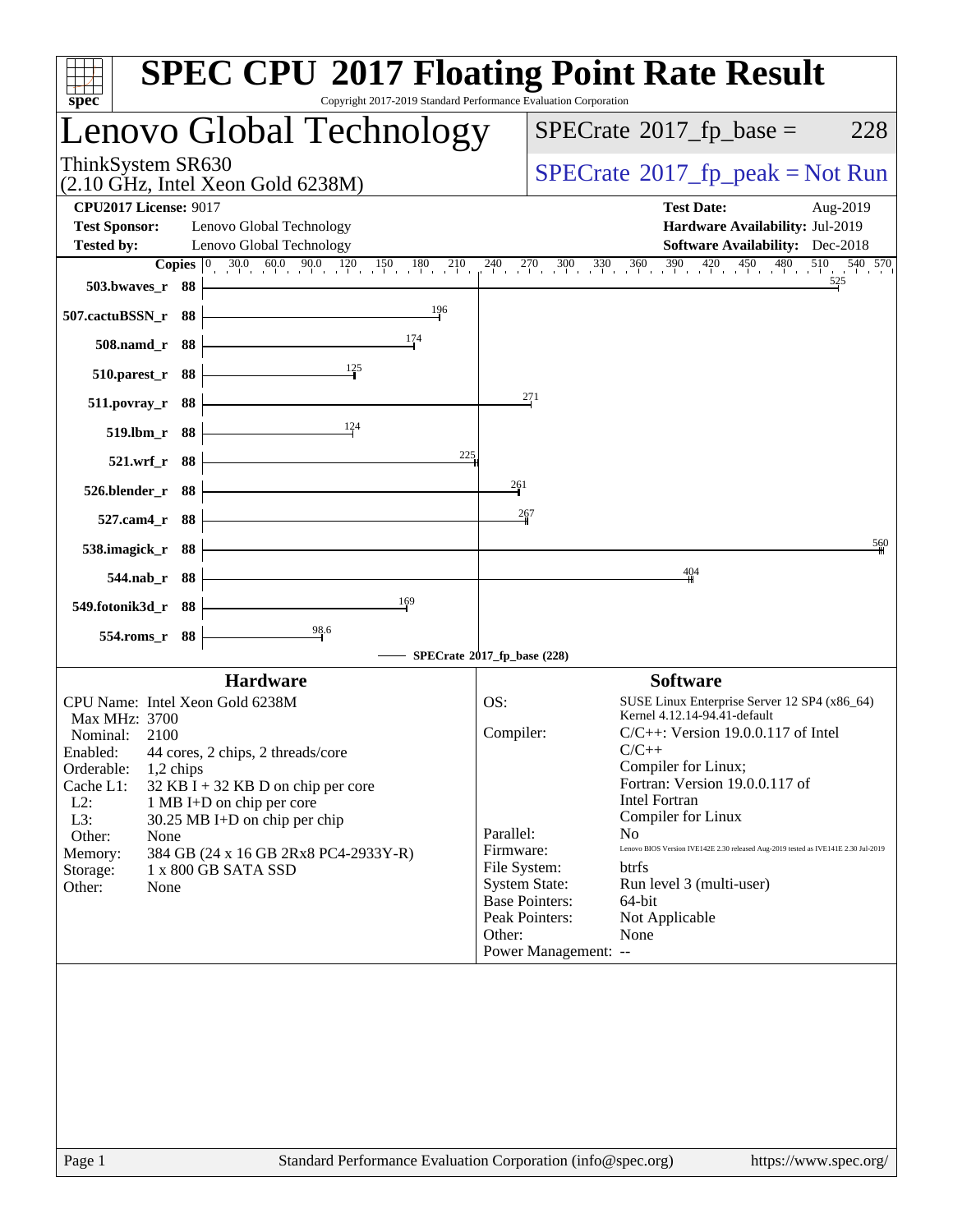

### **[SPEC CPU](http://www.spec.org/auto/cpu2017/Docs/result-fields.html#SPECCPU2017FloatingPointRateResult)[2017 Floating Point Rate Result](http://www.spec.org/auto/cpu2017/Docs/result-fields.html#SPECCPU2017FloatingPointRateResult)** Copyright 2017-2019 Standard Performance Evaluation Corporation

# Lenovo Global Technology

 $SPECTate@2017_fp\_base = 228$ 

(2.10 GHz, Intel Xeon Gold 6238M)

ThinkSystem SR630<br>  $(2.10 \text{ GHz. Intel Yoon Gold } 6238M)$  [SPECrate](http://www.spec.org/auto/cpu2017/Docs/result-fields.html#SPECrate2017fppeak)®[2017\\_fp\\_peak = N](http://www.spec.org/auto/cpu2017/Docs/result-fields.html#SPECrate2017fppeak)ot Run

**[Test Sponsor:](http://www.spec.org/auto/cpu2017/Docs/result-fields.html#TestSponsor)** Lenovo Global Technology **[Hardware Availability:](http://www.spec.org/auto/cpu2017/Docs/result-fields.html#HardwareAvailability)** Jul-2019 **[Tested by:](http://www.spec.org/auto/cpu2017/Docs/result-fields.html#Testedby)** Lenovo Global Technology **[Software Availability:](http://www.spec.org/auto/cpu2017/Docs/result-fields.html#SoftwareAvailability)** Dec-2018

**[CPU2017 License:](http://www.spec.org/auto/cpu2017/Docs/result-fields.html#CPU2017License)** 9017 **[Test Date:](http://www.spec.org/auto/cpu2017/Docs/result-fields.html#TestDate)** Aug-2019

### **[Results Table](http://www.spec.org/auto/cpu2017/Docs/result-fields.html#ResultsTable)**

|                                        | <b>Base</b>   |                |                |                | <b>Peak</b> |                |       |               |                |              |                |              |                |              |
|----------------------------------------|---------------|----------------|----------------|----------------|-------------|----------------|-------|---------------|----------------|--------------|----------------|--------------|----------------|--------------|
| <b>Benchmark</b>                       | <b>Copies</b> | <b>Seconds</b> | Ratio          | <b>Seconds</b> | Ratio       | <b>Seconds</b> | Ratio | <b>Copies</b> | <b>Seconds</b> | <b>Ratio</b> | <b>Seconds</b> | <b>Ratio</b> | <b>Seconds</b> | <b>Ratio</b> |
| 503.bwayes_r                           | 88            | 1682           | 525            | 1682           | 525         | 1681           | 525   |               |                |              |                |              |                |              |
| 507.cactuBSSN r                        | 88            | 570            | 195            | 569            | 196         | 569            | 196   |               |                |              |                |              |                |              |
| $508$ .namd $r$                        | 88            | 480            | 174            | 479            | 175         | 479            | 174   |               |                |              |                |              |                |              |
| 510.parest_r                           | 88            | 1832           | 126            | 1842           | 125         | 1851           | 124   |               |                |              |                |              |                |              |
| 511.povray_r                           | 88            | 758            | 271            | 759            | 271         | 757            | 271   |               |                |              |                |              |                |              |
| 519.lbm r                              | 88            | 750            | 124            | 750            | 124         | 751            | 124   |               |                |              |                |              |                |              |
| $521$ .wrf $r$                         | 88            | 880            | 224            | 869            | 227         | 876            | 225   |               |                |              |                |              |                |              |
| 526.blender r                          | 88            | 512            | 262            | 513            | <u>261</u>  | 514            | 261   |               |                |              |                |              |                |              |
| $527$ .cam $4r$                        | 88            | 578            | 266            | 574            | 268         | 575            | 267   |               |                |              |                |              |                |              |
| 538.imagick_r                          | 88            | 389            | 562            | 391            | 560         | 391            | 559   |               |                |              |                |              |                |              |
| 544.nab r                              | 88            | 367            | <u>404</u>     | 366            | 405         | 369            | 402   |               |                |              |                |              |                |              |
| 549.fotonik3d r                        | 88            | 2035           | 169            | 2040           | 168         | 2029           | 169   |               |                |              |                |              |                |              |
| $554$ .roms_r                          | 88            | 1417           | 98.7           | 1422           | 98.3        | <u>1419</u>    | 98.6  |               |                |              |                |              |                |              |
| $SPECrate$ <sup>®</sup> 2017_fp_base = |               |                | 228            |                |             |                |       |               |                |              |                |              |                |              |
| $SPECrate^{\circ}2017$ fp peak =       |               |                | <b>Not Run</b> |                |             |                |       |               |                |              |                |              |                |              |

Results appear in the [order in which they were run.](http://www.spec.org/auto/cpu2017/Docs/result-fields.html#RunOrder) Bold underlined text [indicates a median measurement.](http://www.spec.org/auto/cpu2017/Docs/result-fields.html#Median)

### **[Submit Notes](http://www.spec.org/auto/cpu2017/Docs/result-fields.html#SubmitNotes)**

 The numactl mechanism was used to bind copies to processors. The config file option 'submit' was used to generate numactl commands to bind each copy to a specific processor. For details, please see the config file.

## **[Operating System Notes](http://www.spec.org/auto/cpu2017/Docs/result-fields.html#OperatingSystemNotes)**

Stack size set to unlimited using "ulimit -s unlimited"

## **[General Notes](http://www.spec.org/auto/cpu2017/Docs/result-fields.html#GeneralNotes)**

Environment variables set by runcpu before the start of the run: LD\_LIBRARY\_PATH = "/home/cpu2017-1.0.5-ic19/lib/intel64"

 Binaries compiled on a system with 1x Intel Core i9-799X CPU + 32GB RAM memory using Redhat Enterprise Linux 7.5 Transparent Huge Pages enabled by default Prior to runcpu invocation Filesystem page cache synced and cleared with: sync; echo 3> /proc/sys/vm/drop\_caches runcpu command invoked through numactl i.e.: numactl --interleave=all runcpu <etc> NA: The test sponsor attests, as of date of publication, that CVE-2017-5754 (Meltdown) is mitigated in the system as tested and documented.

**(Continued on next page)**

| Page 2 | Standard Performance Evaluation Corporation (info@spec.org) | https://www.spec.org/ |
|--------|-------------------------------------------------------------|-----------------------|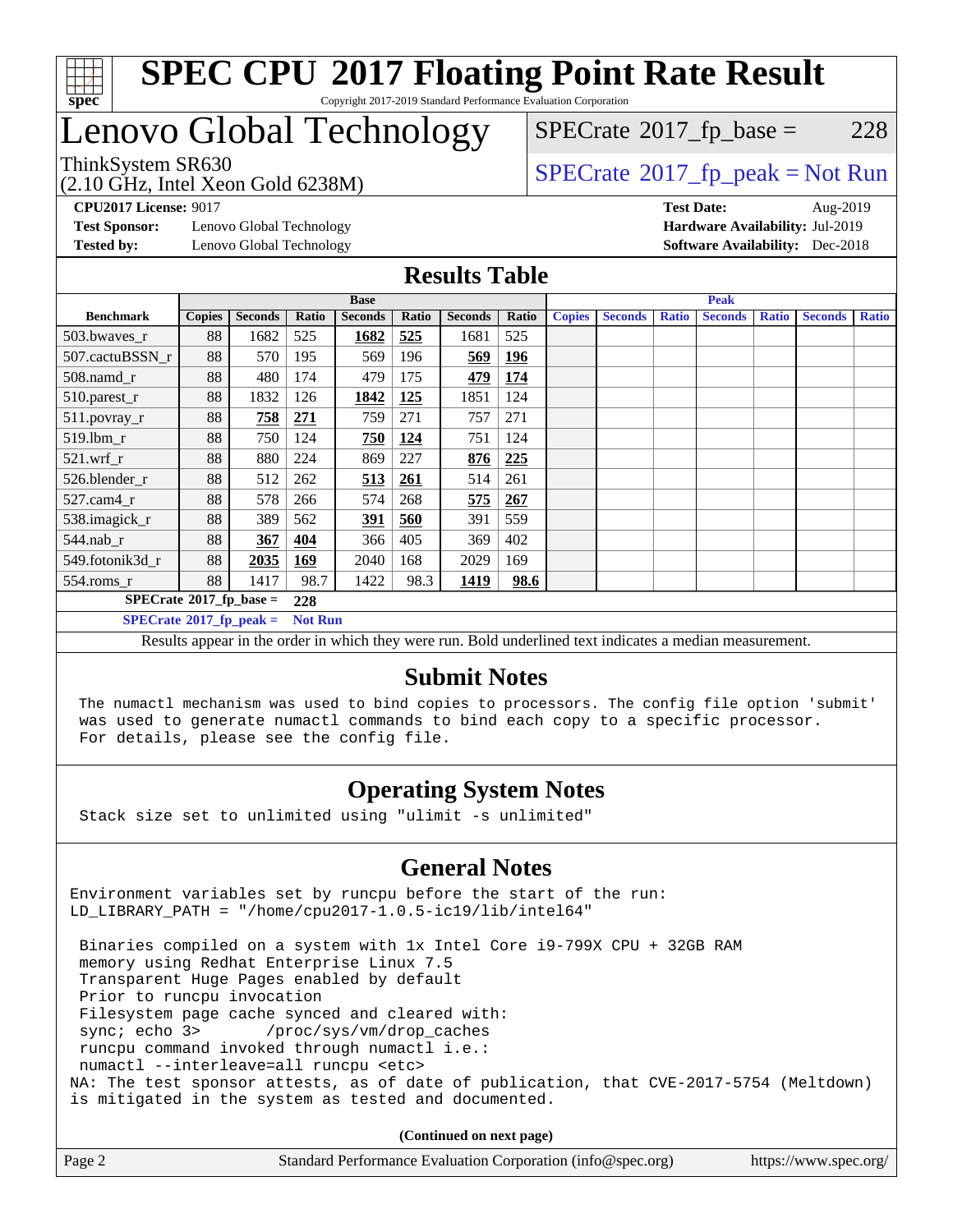

# **[SPEC CPU](http://www.spec.org/auto/cpu2017/Docs/result-fields.html#SPECCPU2017FloatingPointRateResult)[2017 Floating Point Rate Result](http://www.spec.org/auto/cpu2017/Docs/result-fields.html#SPECCPU2017FloatingPointRateResult)**

Copyright 2017-2019 Standard Performance Evaluation Corporation

# Lenovo Global Technology

 $SPECTate@2017_fp\_base = 228$ 

(2.10 GHz, Intel Xeon Gold 6238M)

ThinkSystem SR630<br>  $SPECTR = Not Run 2017$  [SPECrate](http://www.spec.org/auto/cpu2017/Docs/result-fields.html#SPECrate2017fppeak)®[2017\\_fp\\_peak = N](http://www.spec.org/auto/cpu2017/Docs/result-fields.html#SPECrate2017fppeak)ot Run

**[Test Sponsor:](http://www.spec.org/auto/cpu2017/Docs/result-fields.html#TestSponsor)** Lenovo Global Technology **[Hardware Availability:](http://www.spec.org/auto/cpu2017/Docs/result-fields.html#HardwareAvailability)** Jul-2019 **[Tested by:](http://www.spec.org/auto/cpu2017/Docs/result-fields.html#Testedby)** Lenovo Global Technology **[Software Availability:](http://www.spec.org/auto/cpu2017/Docs/result-fields.html#SoftwareAvailability)** Dec-2018

**[CPU2017 License:](http://www.spec.org/auto/cpu2017/Docs/result-fields.html#CPU2017License)** 9017 **[Test Date:](http://www.spec.org/auto/cpu2017/Docs/result-fields.html#TestDate)** Aug-2019

## **[General Notes \(Continued\)](http://www.spec.org/auto/cpu2017/Docs/result-fields.html#GeneralNotes)**

Yes: The test sponsor attests, as of date of publication, that CVE-2017-5753 (Spectre variant 1) is mitigated in the system as tested and documented. Yes: The test sponsor attests, as of date of publication, that CVE-2017-5715 (Spectre variant 2) is mitigated in the system as tested and documented. Yes: The test sponsor attests, as of date of publication, that CVE-2018-3640 (Spectre variant 3a) is mitigated in the system as tested and documented. Yes: The test sponsor attests, as of date of publication, that CVE-2018-3639 (Spectre variant 4) is mitigated in the system as tested and documented.

## **[Platform Notes](http://www.spec.org/auto/cpu2017/Docs/result-fields.html#PlatformNotes)**

Page 3 Standard Performance Evaluation Corporation [\(info@spec.org\)](mailto:info@spec.org) <https://www.spec.org/> BIOS configuration: Choose Operating Mode set to Maximum Performance Choose Operating Mode set to Custom Mode C-states set to Legacy SNC set to Enable DCU Streamer Prefetcher set to Disable Trusted Execution Technology set to Enable Stale AtoS set to Enable LLC dead line alloc set to Disable Patrol Scrub set to Disable Sysinfo program /home/cpu2017-1.0.5-ic19/bin/sysinfo Rev: r5974 of 2018-05-19 9bcde8f2999c33d61f64985e45859ea9 running on linux-x8si Tue Aug 6 16:43:43 2019 SUT (System Under Test) info as seen by some common utilities. For more information on this section, see <https://www.spec.org/cpu2017/Docs/config.html#sysinfo> From /proc/cpuinfo model name : Intel(R) Xeon(R) Gold 6238M CPU @ 2.10GHz 2 "physical id"s (chips) 88 "processors" cores, siblings (Caution: counting these is hw and system dependent. The following excerpts from /proc/cpuinfo might not be reliable. Use with caution.) cpu cores : 22 siblings : 44 physical 0: cores 0 1 2 3 4 5 8 9 10 11 12 16 17 18 19 20 21 24 25 26 27 28 physical 1: cores 0 1 2 3 4 5 8 9 10 11 12 16 17 18 19 20 21 24 25 26 27 28 From lscpu: Architecture: x86\_64 CPU op-mode(s): 32-bit, 64-bit Byte Order: Little Endian  $CPU(s):$  88 On-line CPU(s) list: 0-87 **(Continued on next page)**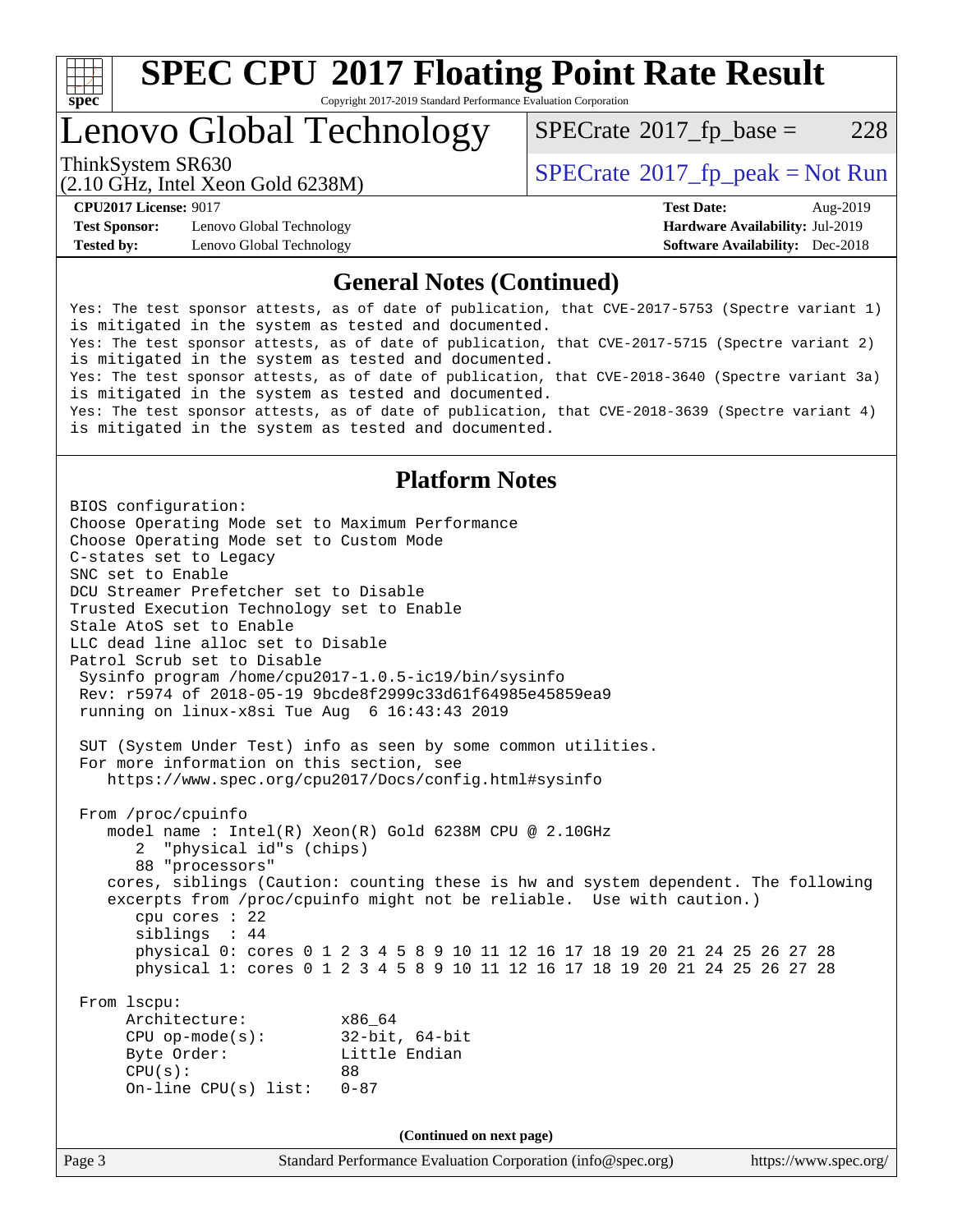

# **[SPEC CPU](http://www.spec.org/auto/cpu2017/Docs/result-fields.html#SPECCPU2017FloatingPointRateResult)[2017 Floating Point Rate Result](http://www.spec.org/auto/cpu2017/Docs/result-fields.html#SPECCPU2017FloatingPointRateResult)**

Copyright 2017-2019 Standard Performance Evaluation Corporation

Lenovo Global Technology

 $SPECTate@2017_fp\_base = 228$ 

(2.10 GHz, Intel Xeon Gold 6238M)

ThinkSystem SR630<br>  $(2.10 \text{ GHz})$  Intel Xeon Gold 6238M)

**[Test Sponsor:](http://www.spec.org/auto/cpu2017/Docs/result-fields.html#TestSponsor)** Lenovo Global Technology **[Hardware Availability:](http://www.spec.org/auto/cpu2017/Docs/result-fields.html#HardwareAvailability)** Jul-2019 **[Tested by:](http://www.spec.org/auto/cpu2017/Docs/result-fields.html#Testedby)** Lenovo Global Technology **[Software Availability:](http://www.spec.org/auto/cpu2017/Docs/result-fields.html#SoftwareAvailability)** Dec-2018

 $Thmend(a)$  per core:

**[CPU2017 License:](http://www.spec.org/auto/cpu2017/Docs/result-fields.html#CPU2017License)** 9017 **[Test Date:](http://www.spec.org/auto/cpu2017/Docs/result-fields.html#TestDate)** Aug-2019

### **[Platform Notes \(Continued\)](http://www.spec.org/auto/cpu2017/Docs/result-fields.html#PlatformNotes)**

| imcau(s) her core.         |                                                                                      |  |  |  |  |  |
|----------------------------|--------------------------------------------------------------------------------------|--|--|--|--|--|
| $Core(s)$ per socket:      | 22                                                                                   |  |  |  |  |  |
| Socket(s):                 | $\overline{a}$                                                                       |  |  |  |  |  |
| NUMA $node(s):$            | 4                                                                                    |  |  |  |  |  |
| Vendor ID:                 | GenuineIntel                                                                         |  |  |  |  |  |
| CPU family:                | 6                                                                                    |  |  |  |  |  |
| Model:                     | 85                                                                                   |  |  |  |  |  |
| Model name:                | $Intel(R) Xeon(R) Gold 6238M CPU @ 2.10GHz$                                          |  |  |  |  |  |
| Stepping:                  | 7                                                                                    |  |  |  |  |  |
| CPU MHz:                   | 2100.000                                                                             |  |  |  |  |  |
| $CPU$ max $MHz$ :          | 3700.0000                                                                            |  |  |  |  |  |
| CPU min MHz:               | 1000.0000                                                                            |  |  |  |  |  |
| BogoMIPS:                  | 4200.00                                                                              |  |  |  |  |  |
| Virtualization:            | $VT - x$                                                                             |  |  |  |  |  |
|                            |                                                                                      |  |  |  |  |  |
| L1d cache:                 | 32K                                                                                  |  |  |  |  |  |
| Lli cache:                 | 32K                                                                                  |  |  |  |  |  |
| $L2$ cache:                | 1024K                                                                                |  |  |  |  |  |
| L3 cache:                  | 30976K                                                                               |  |  |  |  |  |
| NUMA node0 CPU(s):         | $0-2, 6-8, 11-13, 17, 18, 44-46, 50-52, 55-57, 61, 62$                               |  |  |  |  |  |
| NUMA $node1$ $CPU(s)$ :    | $3-5, 9, 10, 14-16, 19-21, 47-49, 53, 54, 58-60, 63-65$                              |  |  |  |  |  |
| NUMA node2 CPU(s):         | 22-24, 28-30, 33-35, 39, 40, 66-68, 72-74, 77-79, 83, 84                             |  |  |  |  |  |
| NUMA node3 CPU(s):         | 25-27, 31, 32, 36-38, 41-43, 69-71, 75, 76, 80-82, 85-87                             |  |  |  |  |  |
| Flagg:                     | fpu vme de pse tsc msr pae mce cx8 apic sep mtrr pge mca cmov                        |  |  |  |  |  |
|                            | pat pse36 clflush dts acpi mmx fxsr sse sse2 ss ht tm pbe syscall nx pdpelgb rdtscp  |  |  |  |  |  |
|                            | lm constant_tsc art arch_perfmon pebs bts rep_good nopl xtopology nonstop_tsc cpuid  |  |  |  |  |  |
|                            | aperfmperf pni pclmulqdq dtes64 monitor ds_cpl vmx smx est tm2 ssse3 sdbg fma cx16   |  |  |  |  |  |
|                            | xtpr pdcm pcid dca sse4_1 sse4_2 x2apic movbe popcnt tsc_deadline_timer aes xsave    |  |  |  |  |  |
|                            | avx f16c rdrand lahf_lm abm 3dnowprefetch cpuid_fault epb cat_13 cdp_13              |  |  |  |  |  |
|                            | invpcid_single intel_ppin ssbd mba ibrs ibpb stibp tpr_shadow vnmi flexpriority ept  |  |  |  |  |  |
|                            | vpid fsgsbase tsc_adjust bmil hle avx2 smep bmi2 erms invpcid rtm cqm mpx rdt_a      |  |  |  |  |  |
|                            | avx512f avx512dq rdseed adx smap clflushopt clwb intel_pt avx512cd avx512bw avx512vl |  |  |  |  |  |
|                            |                                                                                      |  |  |  |  |  |
|                            | xsaveopt xsavec xgetbvl xsaves cqm_llc cqm_occup_llc cqm_mbm_total cqm_mbm_local     |  |  |  |  |  |
|                            | dtherm ida arat pln pts pku ospke avx512_vnni flush_lld arch_capabilities            |  |  |  |  |  |
|                            |                                                                                      |  |  |  |  |  |
| /proc/cpuinfo cache data   |                                                                                      |  |  |  |  |  |
| cache size : 30976 KB      |                                                                                      |  |  |  |  |  |
|                            |                                                                                      |  |  |  |  |  |
|                            | From numactl --hardware WARNING: a numactl 'node' might or might not correspond to a |  |  |  |  |  |
| physical chip.             |                                                                                      |  |  |  |  |  |
| $available: 4 nodes (0-3)$ |                                                                                      |  |  |  |  |  |
|                            | node 0 cpus: 0 1 2 6 7 8 11 12 13 17 18 44 45 46 50 51 52 55 56 57 61 62             |  |  |  |  |  |
| node 0 size: 96364 MB      |                                                                                      |  |  |  |  |  |
| node 0 free: 96006 MB      |                                                                                      |  |  |  |  |  |
|                            | node 1 cpus: 3 4 5 9 10 14 15 16 19 20 21 47 48 49 53 54 58 59 60 63 64 65           |  |  |  |  |  |
| node 1 size: 96753 MB      |                                                                                      |  |  |  |  |  |
| node 1 free: 96438 MB      |                                                                                      |  |  |  |  |  |
|                            | node 2 cpus: 22 23 24 28 29 30 33 34 35 39 40 66 67 68 72 73 74 77 78 79 83 84       |  |  |  |  |  |
|                            |                                                                                      |  |  |  |  |  |
|                            |                                                                                      |  |  |  |  |  |
| (Continued on next page)   |                                                                                      |  |  |  |  |  |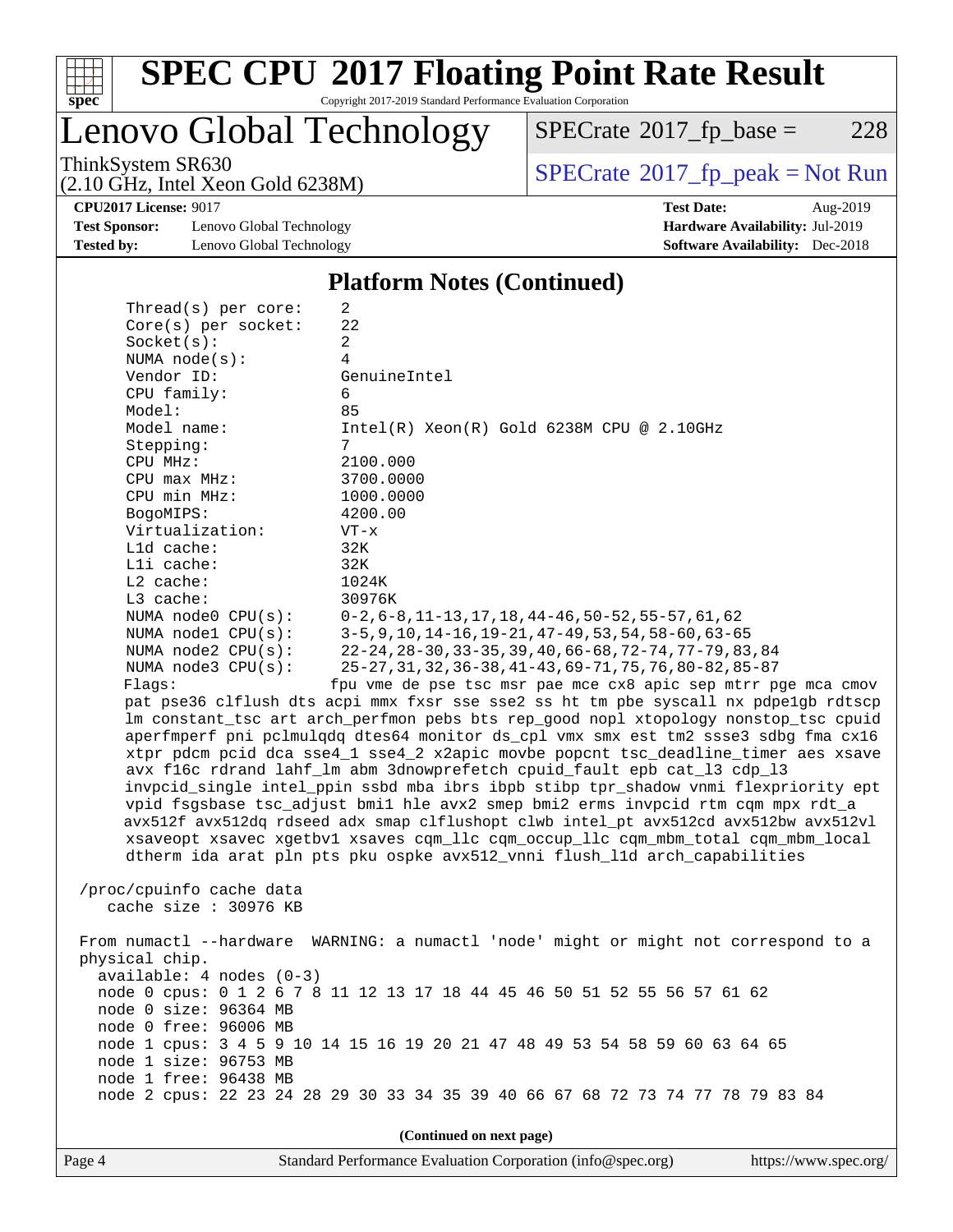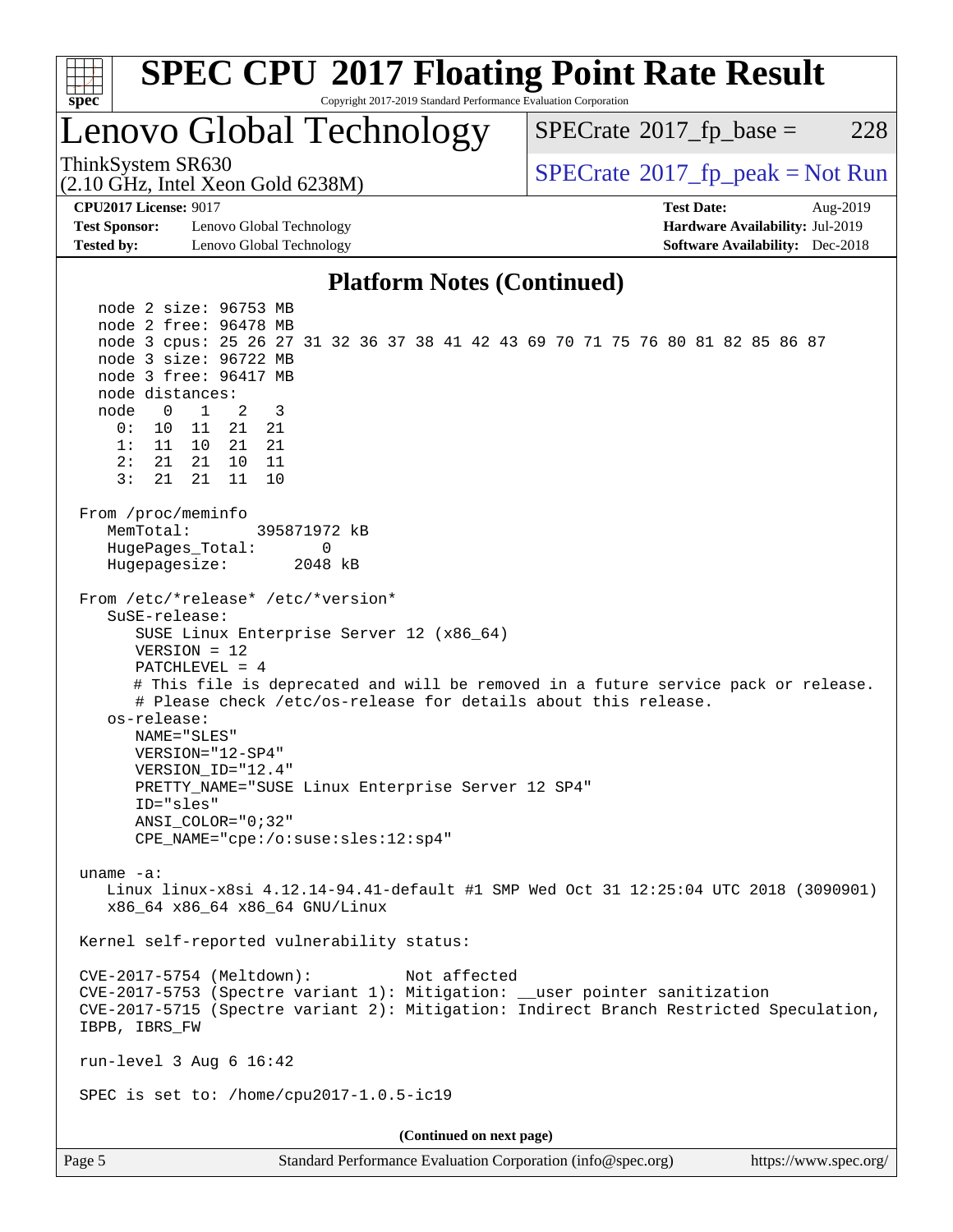

Intel(R)  $C++$  Intel(R) 64 Compiler for applications running on Intel(R) 64,

**(Continued on next page)**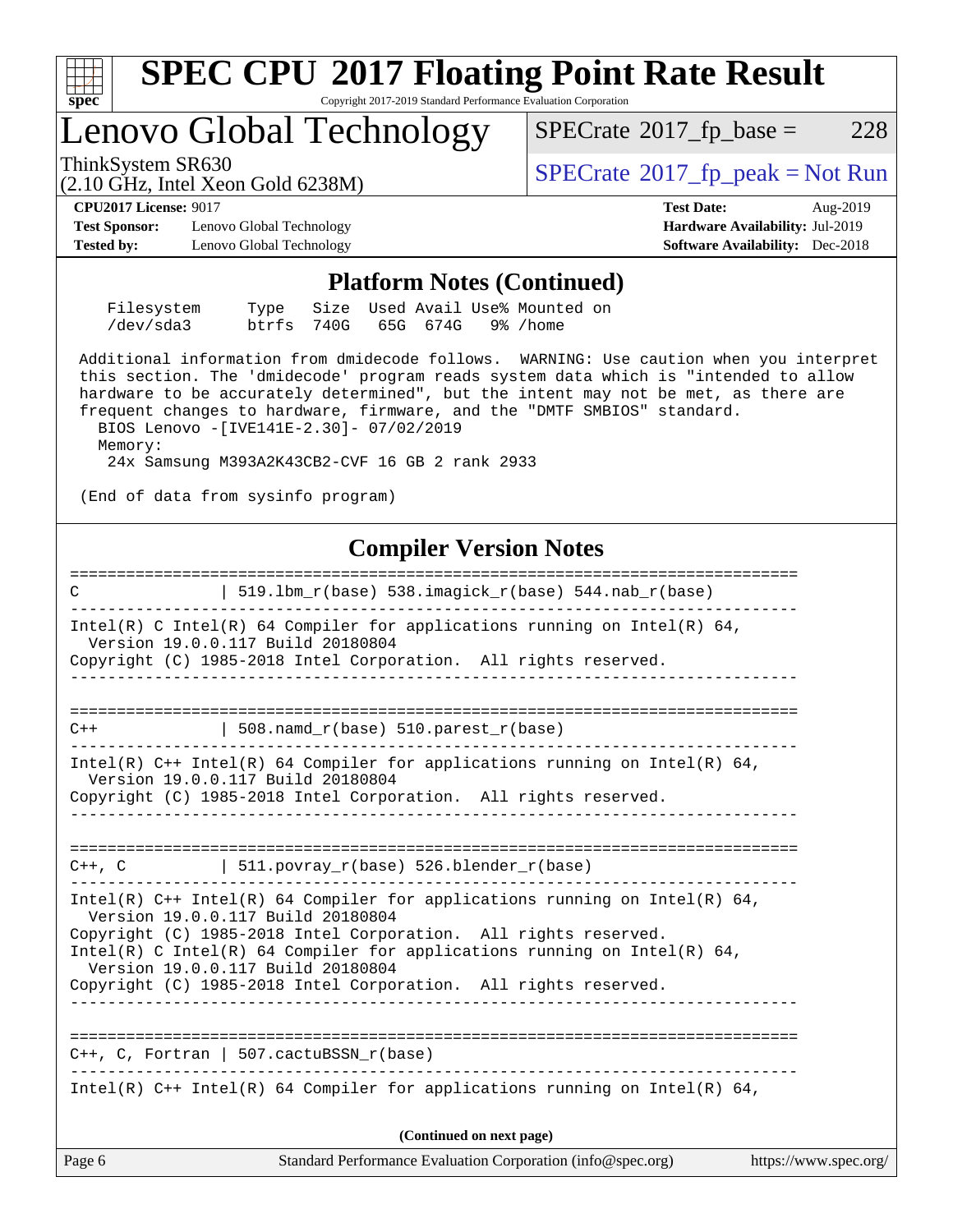

# **[SPEC CPU](http://www.spec.org/auto/cpu2017/Docs/result-fields.html#SPECCPU2017FloatingPointRateResult)[2017 Floating Point Rate Result](http://www.spec.org/auto/cpu2017/Docs/result-fields.html#SPECCPU2017FloatingPointRateResult)**

Copyright 2017-2019 Standard Performance Evaluation Corporation

## Lenovo Global Technology

 $SPECTate@2017_fp\_base = 228$ 

(2.10 GHz, Intel Xeon Gold 6238M)

ThinkSystem SR630<br>  $\begin{array}{c}\n\text{SPECrate} \textcirc 2017\_fp\_peak = Not Run \\
\text{SPECrate} \textcirc 2017\_fp\_peak = Not Run\n\end{array}$  $\begin{array}{c}\n\text{SPECrate} \textcirc 2017\_fp\_peak = Not Run \\
\text{SPECrate} \textcirc 2017\_fp\_peak = Not Run\n\end{array}$  $\begin{array}{c}\n\text{SPECrate} \textcirc 2017\_fp\_peak = Not Run \\
\text{SPECrate} \textcirc 2017\_fp\_peak = Not Run\n\end{array}$ 

**[Test Sponsor:](http://www.spec.org/auto/cpu2017/Docs/result-fields.html#TestSponsor)** Lenovo Global Technology **[Hardware Availability:](http://www.spec.org/auto/cpu2017/Docs/result-fields.html#HardwareAvailability)** Jul-2019 **[Tested by:](http://www.spec.org/auto/cpu2017/Docs/result-fields.html#Testedby)** Lenovo Global Technology **[Software Availability:](http://www.spec.org/auto/cpu2017/Docs/result-fields.html#SoftwareAvailability)** Dec-2018

**[CPU2017 License:](http://www.spec.org/auto/cpu2017/Docs/result-fields.html#CPU2017License)** 9017 **[Test Date:](http://www.spec.org/auto/cpu2017/Docs/result-fields.html#TestDate)** Aug-2019

## **[Compiler Version Notes \(Continued\)](http://www.spec.org/auto/cpu2017/Docs/result-fields.html#CompilerVersionNotes)**

| Version 19.0.0.117 Build 20180804<br>Copyright (C) 1985-2018 Intel Corporation. All rights reserved.<br>Intel(R) C Intel(R) 64 Compiler for applications running on Intel(R) 64,<br>Version 19.0.0.117 Build 20180804<br>Copyright (C) 1985-2018 Intel Corporation. All rights reserved.<br>Intel(R) Fortran Intel(R) 64 Compiler for applications running on Intel(R)<br>64, Version 19.0.0.117 Build 20180804<br>Copyright (C) 1985-2018 Intel Corporation. All rights reserved. |  |  |  |  |  |
|------------------------------------------------------------------------------------------------------------------------------------------------------------------------------------------------------------------------------------------------------------------------------------------------------------------------------------------------------------------------------------------------------------------------------------------------------------------------------------|--|--|--|--|--|
| Fortran 		   503.bwaves_r(base) 549.fotonik3d_r(base) 554.roms_r(base)                                                                                                                                                                                                                                                                                                                                                                                                             |  |  |  |  |  |
|                                                                                                                                                                                                                                                                                                                                                                                                                                                                                    |  |  |  |  |  |
| $Intel(R)$ Fortran Intel(R) 64 Compiler for applications running on Intel(R)<br>64, Version 19.0.0.117 Build 20180804                                                                                                                                                                                                                                                                                                                                                              |  |  |  |  |  |
| Copyright (C) 1985-2018 Intel Corporation. All rights reserved.<br>______________                                                                                                                                                                                                                                                                                                                                                                                                  |  |  |  |  |  |
|                                                                                                                                                                                                                                                                                                                                                                                                                                                                                    |  |  |  |  |  |
| Fortran, $C = \vert 521. \text{wrf } r(\text{base})$ 527.cam4 $r(\text{base})$                                                                                                                                                                                                                                                                                                                                                                                                     |  |  |  |  |  |
| Intel(R) Fortran Intel(R) 64 Compiler for applications running on Intel(R)<br>64, Version 19.0.0.117 Build 20180804<br>Copyright (C) 1985-2018 Intel Corporation. All rights reserved.<br>Intel(R) C Intel(R) 64 Compiler for applications running on Intel(R) 64,<br>Version 19.0.0.117 Build 20180804                                                                                                                                                                            |  |  |  |  |  |
| Copyright (C) 1985-2018 Intel Corporation. All rights reserved.                                                                                                                                                                                                                                                                                                                                                                                                                    |  |  |  |  |  |

## **[Base Compiler Invocation](http://www.spec.org/auto/cpu2017/Docs/result-fields.html#BaseCompilerInvocation)**

[C benchmarks](http://www.spec.org/auto/cpu2017/Docs/result-fields.html#Cbenchmarks): [icc -m64 -std=c11](http://www.spec.org/cpu2017/results/res2019q3/cpu2017-20190819-17070.flags.html#user_CCbase_intel_icc_64bit_c11_33ee0cdaae7deeeab2a9725423ba97205ce30f63b9926c2519791662299b76a0318f32ddfffdc46587804de3178b4f9328c46fa7c2b0cd779d7a61945c91cd35)

|           | $C_{++}$ benchmarks: |
|-----------|----------------------|
| icpc -m64 |                      |

[Fortran benchmarks](http://www.spec.org/auto/cpu2017/Docs/result-fields.html#Fortranbenchmarks): [ifort -m64](http://www.spec.org/cpu2017/results/res2019q3/cpu2017-20190819-17070.flags.html#user_FCbase_intel_ifort_64bit_24f2bb282fbaeffd6157abe4f878425411749daecae9a33200eee2bee2fe76f3b89351d69a8130dd5949958ce389cf37ff59a95e7a40d588e8d3a57e0c3fd751)

[Benchmarks using both Fortran and C](http://www.spec.org/auto/cpu2017/Docs/result-fields.html#BenchmarksusingbothFortranandC): [ifort -m64](http://www.spec.org/cpu2017/results/res2019q3/cpu2017-20190819-17070.flags.html#user_CC_FCbase_intel_ifort_64bit_24f2bb282fbaeffd6157abe4f878425411749daecae9a33200eee2bee2fe76f3b89351d69a8130dd5949958ce389cf37ff59a95e7a40d588e8d3a57e0c3fd751) [icc -m64 -std=c11](http://www.spec.org/cpu2017/results/res2019q3/cpu2017-20190819-17070.flags.html#user_CC_FCbase_intel_icc_64bit_c11_33ee0cdaae7deeeab2a9725423ba97205ce30f63b9926c2519791662299b76a0318f32ddfffdc46587804de3178b4f9328c46fa7c2b0cd779d7a61945c91cd35)

[Benchmarks using both C and C++](http://www.spec.org/auto/cpu2017/Docs/result-fields.html#BenchmarksusingbothCandCXX): [icpc -m64](http://www.spec.org/cpu2017/results/res2019q3/cpu2017-20190819-17070.flags.html#user_CC_CXXbase_intel_icpc_64bit_4ecb2543ae3f1412ef961e0650ca070fec7b7afdcd6ed48761b84423119d1bf6bdf5cad15b44d48e7256388bc77273b966e5eb805aefd121eb22e9299b2ec9d9) [icc -m64 -std=c11](http://www.spec.org/cpu2017/results/res2019q3/cpu2017-20190819-17070.flags.html#user_CC_CXXbase_intel_icc_64bit_c11_33ee0cdaae7deeeab2a9725423ba97205ce30f63b9926c2519791662299b76a0318f32ddfffdc46587804de3178b4f9328c46fa7c2b0cd779d7a61945c91cd35)

**(Continued on next page)**

Page 7 Standard Performance Evaluation Corporation [\(info@spec.org\)](mailto:info@spec.org) <https://www.spec.org/>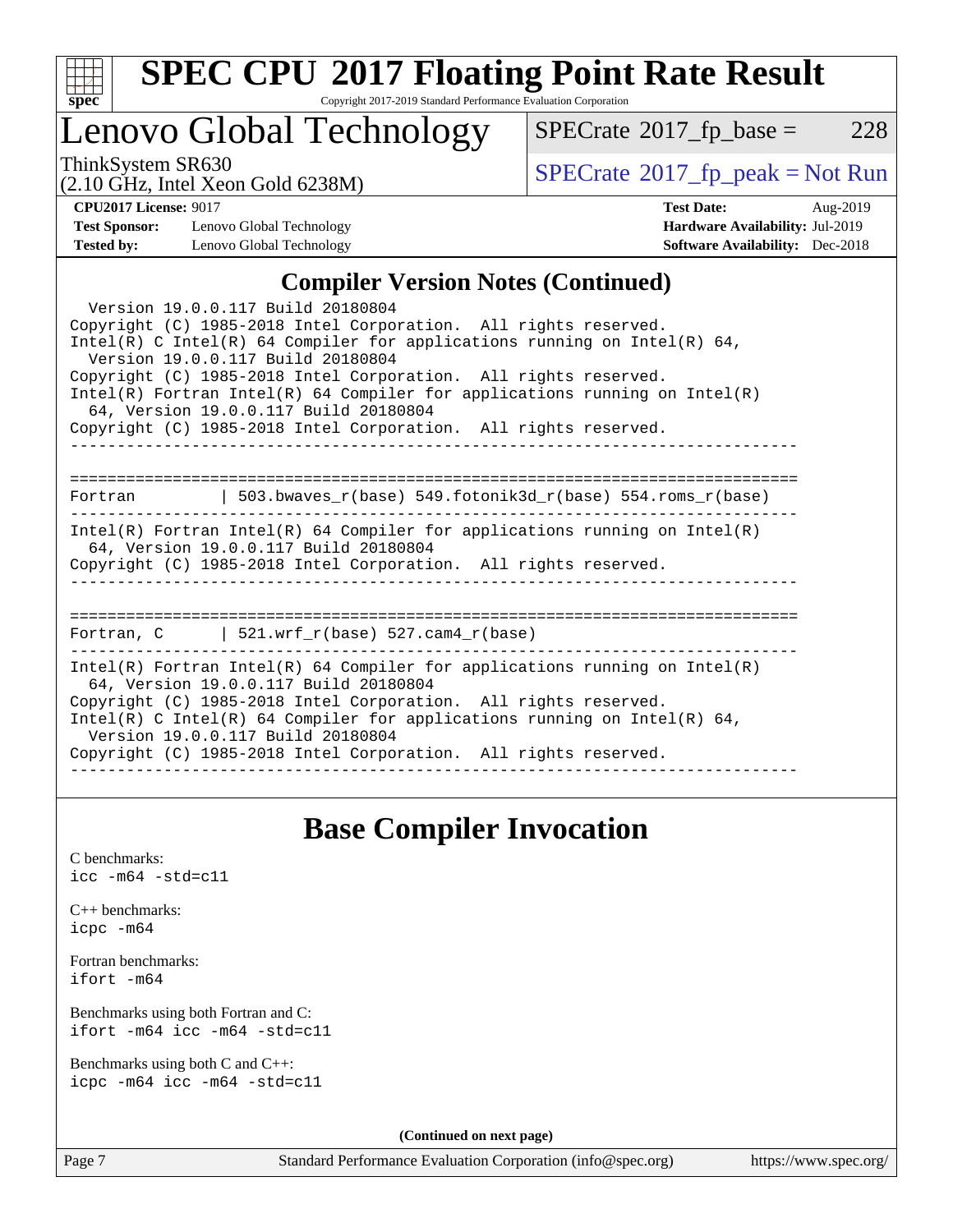

#### **[SPEC CPU](http://www.spec.org/auto/cpu2017/Docs/result-fields.html#SPECCPU2017FloatingPointRateResult)[2017 Floating Point Rate Result](http://www.spec.org/auto/cpu2017/Docs/result-fields.html#SPECCPU2017FloatingPointRateResult)** Copyright 2017-2019 Standard Performance Evaluation Corporation

# Lenovo Global Technology

 $SPECTate@2017_fp\_base = 228$ 

ThinkSystem SR630<br>  $SPECTR_{10}$  [SPECrate](http://www.spec.org/auto/cpu2017/Docs/result-fields.html#SPECrate2017fppeak)®[2017\\_fp\\_peak = N](http://www.spec.org/auto/cpu2017/Docs/result-fields.html#SPECrate2017fppeak)ot Run

**[Test Sponsor:](http://www.spec.org/auto/cpu2017/Docs/result-fields.html#TestSponsor)** Lenovo Global Technology **[Hardware Availability:](http://www.spec.org/auto/cpu2017/Docs/result-fields.html#HardwareAvailability)** Jul-2019 **[Tested by:](http://www.spec.org/auto/cpu2017/Docs/result-fields.html#Testedby)** Lenovo Global Technology **[Software Availability:](http://www.spec.org/auto/cpu2017/Docs/result-fields.html#SoftwareAvailability)** Dec-2018

(2.10 GHz, Intel Xeon Gold 6238M)

**[CPU2017 License:](http://www.spec.org/auto/cpu2017/Docs/result-fields.html#CPU2017License)** 9017 **[Test Date:](http://www.spec.org/auto/cpu2017/Docs/result-fields.html#TestDate)** Aug-2019

## **[Base Compiler Invocation \(Continued\)](http://www.spec.org/auto/cpu2017/Docs/result-fields.html#BaseCompilerInvocation)**

[Benchmarks using Fortran, C, and C++:](http://www.spec.org/auto/cpu2017/Docs/result-fields.html#BenchmarksusingFortranCandCXX) [icpc -m64](http://www.spec.org/cpu2017/results/res2019q3/cpu2017-20190819-17070.flags.html#user_CC_CXX_FCbase_intel_icpc_64bit_4ecb2543ae3f1412ef961e0650ca070fec7b7afdcd6ed48761b84423119d1bf6bdf5cad15b44d48e7256388bc77273b966e5eb805aefd121eb22e9299b2ec9d9) [icc -m64 -std=c11](http://www.spec.org/cpu2017/results/res2019q3/cpu2017-20190819-17070.flags.html#user_CC_CXX_FCbase_intel_icc_64bit_c11_33ee0cdaae7deeeab2a9725423ba97205ce30f63b9926c2519791662299b76a0318f32ddfffdc46587804de3178b4f9328c46fa7c2b0cd779d7a61945c91cd35) [ifort -m64](http://www.spec.org/cpu2017/results/res2019q3/cpu2017-20190819-17070.flags.html#user_CC_CXX_FCbase_intel_ifort_64bit_24f2bb282fbaeffd6157abe4f878425411749daecae9a33200eee2bee2fe76f3b89351d69a8130dd5949958ce389cf37ff59a95e7a40d588e8d3a57e0c3fd751)

## **[Base Portability Flags](http://www.spec.org/auto/cpu2017/Docs/result-fields.html#BasePortabilityFlags)**

 503.bwaves\_r: [-DSPEC\\_LP64](http://www.spec.org/cpu2017/results/res2019q3/cpu2017-20190819-17070.flags.html#suite_basePORTABILITY503_bwaves_r_DSPEC_LP64) 507.cactuBSSN\_r: [-DSPEC\\_LP64](http://www.spec.org/cpu2017/results/res2019q3/cpu2017-20190819-17070.flags.html#suite_basePORTABILITY507_cactuBSSN_r_DSPEC_LP64) 508.namd\_r: [-DSPEC\\_LP64](http://www.spec.org/cpu2017/results/res2019q3/cpu2017-20190819-17070.flags.html#suite_basePORTABILITY508_namd_r_DSPEC_LP64) 510.parest\_r: [-DSPEC\\_LP64](http://www.spec.org/cpu2017/results/res2019q3/cpu2017-20190819-17070.flags.html#suite_basePORTABILITY510_parest_r_DSPEC_LP64) 511.povray\_r: [-DSPEC\\_LP64](http://www.spec.org/cpu2017/results/res2019q3/cpu2017-20190819-17070.flags.html#suite_basePORTABILITY511_povray_r_DSPEC_LP64) 519.lbm\_r: [-DSPEC\\_LP64](http://www.spec.org/cpu2017/results/res2019q3/cpu2017-20190819-17070.flags.html#suite_basePORTABILITY519_lbm_r_DSPEC_LP64) 521.wrf\_r: [-DSPEC\\_LP64](http://www.spec.org/cpu2017/results/res2019q3/cpu2017-20190819-17070.flags.html#suite_basePORTABILITY521_wrf_r_DSPEC_LP64) [-DSPEC\\_CASE\\_FLAG](http://www.spec.org/cpu2017/results/res2019q3/cpu2017-20190819-17070.flags.html#b521.wrf_r_baseCPORTABILITY_DSPEC_CASE_FLAG) [-convert big\\_endian](http://www.spec.org/cpu2017/results/res2019q3/cpu2017-20190819-17070.flags.html#user_baseFPORTABILITY521_wrf_r_convert_big_endian_c3194028bc08c63ac5d04de18c48ce6d347e4e562e8892b8bdbdc0214820426deb8554edfa529a3fb25a586e65a3d812c835984020483e7e73212c4d31a38223) 526.blender\_r: [-DSPEC\\_LP64](http://www.spec.org/cpu2017/results/res2019q3/cpu2017-20190819-17070.flags.html#suite_basePORTABILITY526_blender_r_DSPEC_LP64) [-DSPEC\\_LINUX](http://www.spec.org/cpu2017/results/res2019q3/cpu2017-20190819-17070.flags.html#b526.blender_r_baseCPORTABILITY_DSPEC_LINUX) [-funsigned-char](http://www.spec.org/cpu2017/results/res2019q3/cpu2017-20190819-17070.flags.html#user_baseCPORTABILITY526_blender_r_force_uchar_40c60f00ab013830e2dd6774aeded3ff59883ba5a1fc5fc14077f794d777847726e2a5858cbc7672e36e1b067e7e5c1d9a74f7176df07886a243d7cc18edfe67) 527.cam4\_r: [-DSPEC\\_LP64](http://www.spec.org/cpu2017/results/res2019q3/cpu2017-20190819-17070.flags.html#suite_basePORTABILITY527_cam4_r_DSPEC_LP64) [-DSPEC\\_CASE\\_FLAG](http://www.spec.org/cpu2017/results/res2019q3/cpu2017-20190819-17070.flags.html#b527.cam4_r_baseCPORTABILITY_DSPEC_CASE_FLAG) 538.imagick\_r: [-DSPEC\\_LP64](http://www.spec.org/cpu2017/results/res2019q3/cpu2017-20190819-17070.flags.html#suite_basePORTABILITY538_imagick_r_DSPEC_LP64) 544.nab\_r: [-DSPEC\\_LP64](http://www.spec.org/cpu2017/results/res2019q3/cpu2017-20190819-17070.flags.html#suite_basePORTABILITY544_nab_r_DSPEC_LP64) 549.fotonik3d\_r: [-DSPEC\\_LP64](http://www.spec.org/cpu2017/results/res2019q3/cpu2017-20190819-17070.flags.html#suite_basePORTABILITY549_fotonik3d_r_DSPEC_LP64) 554.roms\_r: [-DSPEC\\_LP64](http://www.spec.org/cpu2017/results/res2019q3/cpu2017-20190819-17070.flags.html#suite_basePORTABILITY554_roms_r_DSPEC_LP64)

## **[Base Optimization Flags](http://www.spec.org/auto/cpu2017/Docs/result-fields.html#BaseOptimizationFlags)**

```
C benchmarks: 
-xCORE-AVX2 -ipo -O3 -no-prec-div -qopt-prefetch -ffinite-math-only
-qopt-mem-layout-trans=3
C++ benchmarks: 
-xCORE-AVX2 -ipo -O3 -no-prec-div -qopt-prefetch -ffinite-math-only
-qopt-mem-layout-trans=3
Fortran benchmarks: 
-xCORE-AVX2 -ipo -O3 -no-prec-div -qopt-prefetch -ffinite-math-only
-qopt-mem-layout-trans=3 -auto -nostandard-realloc-lhs
-align array32byte
Benchmarks using both Fortran and C: 
-xCORE-AVX2 -ipo -O3 -no-prec-div -qopt-prefetch -ffinite-math-only
-qopt-mem-layout-trans=3 -auto -nostandard-realloc-lhs
-align array32byte
Benchmarks using both C and C++: 
-xCORE-AVX2 -ipo -O3 -no-prec-div -qopt-prefetch -ffinite-math-only
-qopt-mem-layout-trans=3
                                      (Continued on next page)
```